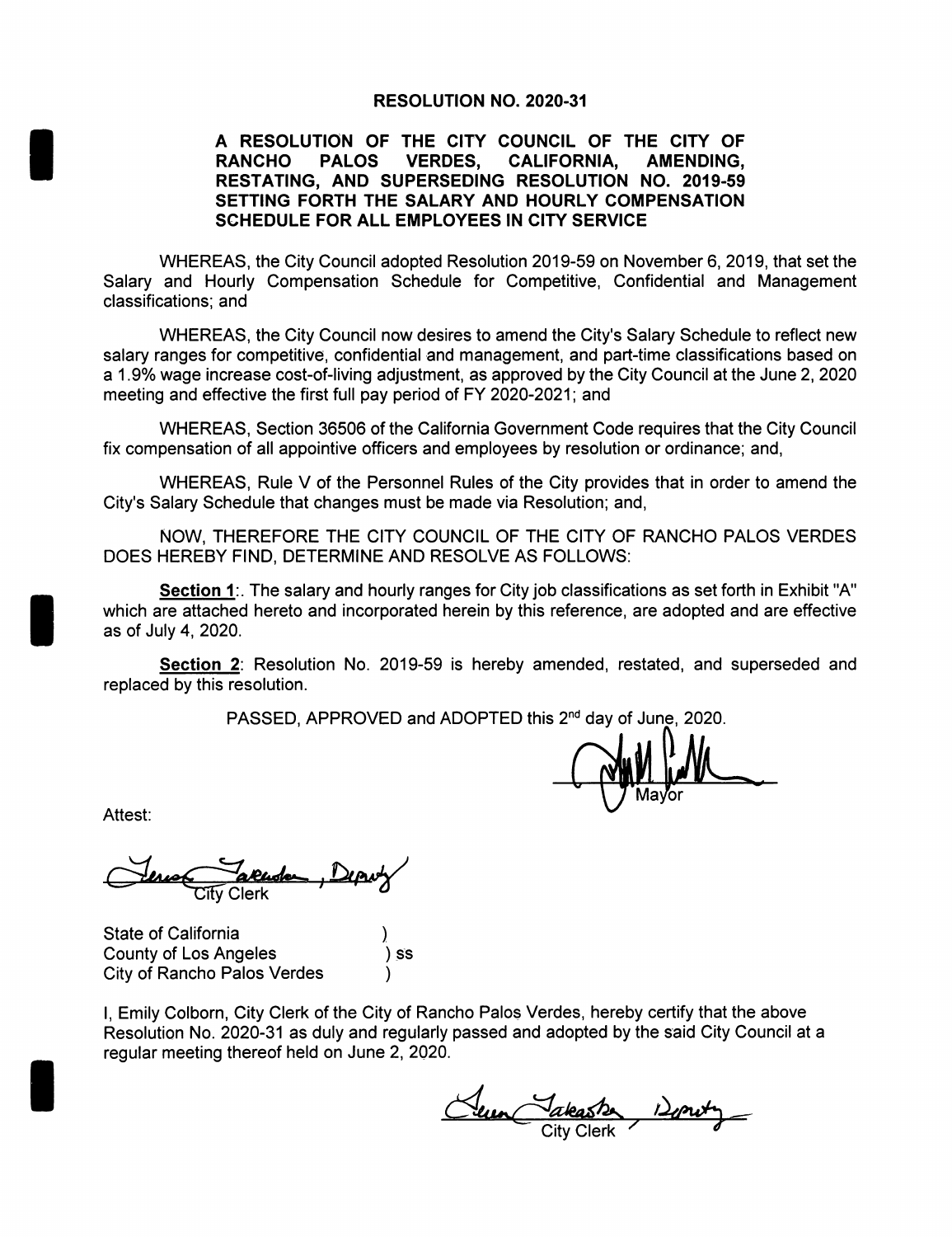#### Resolution No. 2020-31 Exhibit A Salary and Hourly Schedule for the Competitive, Confidential, Management and Part-time Positions Effective July 4, 2020)

 $\hat{\mathbf{v}}$ 

|                                                |                      | <b>OFFICIAL</b>          |         |                      | For illustration purposes    |        |               |                          |       |  |
|------------------------------------------------|----------------------|--------------------------|---------|----------------------|------------------------------|--------|---------------|--------------------------|-------|--|
|                                                | <b>Annual Salary</b> |                          |         |                      | <b>Monthly Salary</b>        |        |               | <b>Hourly Salary</b>     |       |  |
| <b>COMPETITIVE POSITIONS</b>                   | BOTTOM TO TOP        |                          |         | <b>BOTTOM TO TOP</b> |                              |        | BOTTOM TO TOP |                          |       |  |
| <b>Account Clerk</b>                           | $51,827 -$           |                          | 67,289  | 4,319                | $\sim$                       | 5,607  | 24 92         | $\overline{\phantom{m}}$ | 32 35 |  |
| Accountant                                     | 75,789               | $\overline{\phantom{a}}$ | 98,435  | 6,316                | $\overline{\phantom{a}}$     | 8,203  | 36 44         | $\overline{\phantom{a}}$ | 4732  |  |
| <b>Accounting Manager</b>                      | 98,330               | $\frac{1}{2}$            | 127,708 | 8,194                | $\overline{\phantom{a}}$     | 10,642 | 47 27         | $\overline{\phantom{a}}$ | 6140  |  |
| Accounting Technician                          | $58,665 -$           |                          | 76,213  | 4,889                | $\overline{\phantom{a}}$     | 6,351  | 28 20         | $\overline{\phantom{a}}$ | 36 64 |  |
| Administrative Analyst I                       | 67.074               | $\overline{\phantom{a}}$ | 87,105  | 5,590                | $\overline{\phantom{a}}$     | 7,259  | 32 25         | $\overline{\phantom{a}}$ | 4188  |  |
| Administrative Analyst II                      | $67,077 -$           |                          | 100,766 | 5,590                | $\overline{\phantom{a}}$     | 8,397  | 32 25         | $\overline{\phantom{a}}$ | 48 45 |  |
| Administrative Analyst II (Records Management) | 67,077               | $\overline{\phantom{m}}$ | 100,766 | 5,590                | $\overline{\phantom{a}}$     | 8,397  | 32 25         | $\overline{\phantom{a}}$ | 4845  |  |
| Administrative Staff Assistant                 | $57,922 -$           |                          | 75,214  | 4,827                | $\overline{a}$               | 6,268  | 2785          | $\overline{\phantom{a}}$ | 36 16 |  |
| <b>Assistant Engineer</b>                      | 84,186               | $\sim$                   | 109,327 | 7,016                | $\overline{\phantom{a}}$     | 9,111  | 40 47         | $\overline{\phantom{a}}$ | 52 56 |  |
| <b>Assistant Planner</b>                       | $70,571 -$           |                          | 91,659  | 5,881                | $\overline{a}$               | 7,638  | 33 93         | $\overline{\phantom{a}}$ | 44 07 |  |
| Associate Engineer                             | 93,550               | $\overline{\phantom{a}}$ | 121,476 | 7,796                | $\overline{\phantom{0}}$     | 10.123 | 44 98         | $\overline{\phantom{a}}$ | 58 40 |  |
| Associate Planner                              | $80,192 -$           |                          | 104,154 | 6,683                | $\overline{\phantom{a}}$     | 8,680  | 38 55         | $\overline{\phantom{a}}$ | 50 07 |  |
| Building Inspector I                           | 68,058               | $\overline{\phantom{m}}$ | 88,361  | 5,672                | $\overline{\phantom{a}}$     | 7,363  | 3272          | $\overline{\phantom{a}}$ | 4248  |  |
| <b>Building Inspector II</b>                   | 76,211               | $\overline{\phantom{a}}$ | 98,980  | 6,351                | $\frac{1}{2}$                | 8,248  | 36 64         | $\frac{1}{2}$            | 47 59 |  |
| Cable TV Station Manager                       | 80,192               | $\overline{\phantom{a}}$ | 104,154 | 6,683                | $\overline{\phantom{m}}$     | 8,680  | 38 55         | $\overline{\phantom{a}}$ | 50 07 |  |
| Code Enforcement Officer                       | 67,607               | $\rightarrow$            | 87,801  | 5,634                | $\frac{1}{2}$                | 7,317  | 32 50         | $\frac{1}{2}$            | 42 21 |  |
|                                                | 68.423               |                          |         |                      |                              |        | 3290          |                          | 4274  |  |
| Deputy City Clerk                              |                      | $\overline{\phantom{a}}$ | 88,893  | 5,702                | $\overline{\phantom{a}}$     | 7,408  |               | $\overline{\phantom{a}}$ |       |  |
| Engineering Technician                         | 64,173               | $\sim$                   | 83,338  | 5,348                | $\overline{\phantom{a}}$     | 6,945  | 3085          | $\overline{\phantom{a}}$ | 40 07 |  |
| Geographic Information Systems Coordinator     | 84,170               | $\overline{\phantom{a}}$ | 109,333 | 7,014                | $\overline{\phantom{a}}$     | 9,111  | 40 47         | $\overline{\phantom{a}}$ | 52 56 |  |
| Lead Worker                                    | 59,438               | $\overline{\phantom{a}}$ | 77,202  | 4,953                | $\overline{\phantom{a}}$     | 6,434  | 28 58         | $\overline{\phantom{a}}$ | 37 12 |  |
| Maintenance Supenntendent                      | 98,014               | $\overline{\phantom{a}}$ | 127,291 | 8,168                | $\qquad \qquad \blacksquare$ | 10,608 | 47 12         | $\overline{\phantom{a}}$ | 61 20 |  |
| Maintenance Supervisor                         | 75.241               | $\overline{\phantom{a}}$ | 95,331  | 6,270                | $\qquad \qquad \cdots$       | 7,944  | 36 17         | $\overline{\phantom{a}}$ | 4583  |  |
| Maintenance Worker I/II                        | 51,654               | $\overline{\phantom{a}}$ | 67,150  | 4,305                | -                            | 5,596  | 24 83         | $\overline{\phantom{a}}$ | 32 28 |  |
| Open Space & Trails Manager                    | 89,813               | $\overline{\phantom{a}}$ | 116,650 | 7,484                | --                           | 9,721  | 43 18         | $\overline{\phantom{a}}$ | 56 08 |  |
| Park Ranger                                    | 44.369               | $\overline{\phantom{a}}$ | 57,631  | 3,697                | $\overline{\phantom{a}}$     | 4,803  | 21 33         | $\overline{\phantom{a}}$ | 2771  |  |
| Permit Clerk                                   | 50.844               | $\frac{1}{2}$            | 66,032  | 4,237                | $\overline{\phantom{a}}$     | 5,503  | 24 44         | $\overline{\phantom{a}}$ | 3175  |  |
| Permit Technician                              | 58,029               | $\overline{\phantom{a}}$ | 75,335  | 4,836                | $\frac{1}{2}$                | 6,278  | 2790          | $\ddot{\phantom{a}}$     | 36 22 |  |
| Planning Technician                            | 60,400               | $\overline{\phantom{a}}$ | 78,411  | 5,033                | $\frac{1}{2}$                | 6,534  | 29 04         | $\overline{\phantom{a}}$ | 3770  |  |
| Principal Planner                              | 100,599              | $\overline{\phantom{a}}$ | 130,642 | 8,383                | $\frac{1}{2}$                | 10,887 | 48 36         | $\overline{\phantom{a}}$ | 6281  |  |
| Project Manager                                | 93,550               | $\overline{\phantom{a}}$ | 121,476 | 7,796                | $\ddot{\phantom{1}}$         | 10,123 | 44 98         | $\overline{\phantom{a}}$ | 5840  |  |
| Recreation Program Supervisor I                | $57,922 -$           |                          | 75,214  | 4,827                | $\ddot{\phantom{0}}$         | 6,268  | 2785          | $\overline{\phantom{a}}$ | 36 16 |  |
| Recreation Program Supervisor II               | 73,406               | $\overline{\phantom{a}}$ | 95,331  | 6,117                | -                            | 7.944  | 35 29         | $\overline{\phantom{a}}$ | 4583  |  |
| Recreation Services Manager                    | 86,010               | $\sim$                   | 111,664 | 7,168                | $\qquad \qquad \blacksquare$ | 9,305  | 4135          | $\overline{\phantom{a}}$ | 53 68 |  |
| Senior Account Technician                      | 65,705               | $\overline{\phantom{a}}$ | 85,358  | 5.475                | $\qquad \qquad \blacksquare$ | 7,113  | 3159          | $\overline{\phantom{a}}$ | 41 04 |  |
| Senior Accountant                              | 82,711               | $\overline{\phantom{a}}$ | 108,285 | 6,893                | $\overline{\phantom{m}}$     | 9,024  | 3976          | $\overline{\phantom{a}}$ | 52 06 |  |
| Senior Administrative Analyst                  | 86,893               | $\overline{\phantom{a}}$ | 112,873 | 7,241                | $\overline{\phantom{a}}$     | 9,406  | 4178          | $\overline{\phantom{a}}$ | 54 27 |  |
| Senior Code Enforcement Officer                | 75,714               | $\overline{\phantom{a}}$ | 98,330  | 6,310                | $\frac{1}{2}$                | 8.194  | 3640          | $\overline{\phantom{a}}$ | 47 27 |  |
|                                                |                      |                          |         |                      |                              |        | 50 37         | $\overline{\phantom{a}}$ | 6541  |  |
| Senior Engineer                                | 104,775              | $\overline{\phantom{a}}$ | 136,059 | 8,731                | $\qquad \qquad \blacksquare$ | 11,338 |               | $\overline{\phantom{a}}$ | 56 10 |  |
| Senior Information Technician                  | 89,874               | $\frac{1}{2}$            | 116,694 | 7,490                | $\frac{1}{2}$                | 9,725  | 43 21         |                          | 31 49 |  |
| Senior Park Ranger                             | 50.436               | $\overline{\phantom{a}}$ | 65,503  | 4,203                | $\overline{\phantom{a}}$     | 5,459  | 24 25         | $\overline{\phantom{a}}$ |       |  |
| Senior Planner                                 | 92,264               | $\overline{\phantom{a}}$ | 119,833 | 7,689                | $\overline{\phantom{a}}$     | 9,986  | 44 36         | $\frac{1}{2}$            | 5761  |  |
| Staff Assistant I                              | 44.369               | $\overline{\phantom{a}}$ | 57,641  | 3,697                | $\overline{\phantom{a}}$     | 4,803  | 21 33         | $\overline{\phantom{a}}$ | 2771  |  |
| <b>Staff Assistant II</b>                      | 50,436               | $\overline{\phantom{a}}$ | 65,503  | 4,203                | $\overline{\phantom{a}}$     | 5,459  | 24 25         | $\overline{\phantom{m}}$ | 3149  |  |
| Traffic Engineering Technician                 | 64,173 –             |                          | 83,338  | 5,348                | $\overline{\phantom{a}}$     | 6,945  | 3085          | -                        | 40 07 |  |
|                                                |                      |                          |         |                      |                              |        |               |                          |       |  |
| <b>CONFIDENTIAL POSITIONS</b>                  |                      |                          |         |                      |                              |        |               |                          |       |  |
| <b>Accounting Supervisor</b>                   | 95,870               | $\overline{\phantom{a}}$ | 124,531 | 7,989                | $\overline{\phantom{a}}$     | 10,378 | 46 09         |                          | 5987  |  |
| <b>Executive Assistant</b>                     | 68,347               | -                        | 88,784  | 5,696                | $\overline{\phantom{a}}$     | 7,399  | 3286          |                          | 4268  |  |
| Human Resources Analyst                        | 67,070               | $\overline{\phantom{a}}$ | 100,770 | 5,589                | $\overline{\phantom{a}}$     | 8,398  | 32 25         | μ.                       | 4845  |  |
|                                                |                      |                          |         |                      |                              |        |               |                          |       |  |
| <b>MANAGEMENT POSITIONS</b>                    |                      |                          |         |                      |                              |        |               |                          |       |  |
| Assistant to the City Manager                  | $97,325 -$           |                          | 126,382 | 8,110                | $\overline{\phantom{a}}$     | 10,532 |               |                          |       |  |
| <b>Building Official</b>                       | $97,008 -$           |                          | 164,257 | 8,084                | $\overline{\phantom{m}}$     | 13,688 |               |                          |       |  |
| <b>City Clerk</b>                              | $97,008 -$           |                          | 164,257 | 8,084                | $\overline{\phantom{a}}$     | 13,688 |               |                          |       |  |
| City Manager *                                 | 210,000              | $\overline{\phantom{a}}$ | 210,000 | 17,500               | $\overline{\phantom{a}}$     | 17,500 |               |                          |       |  |
| Deputy City Manager                            | 118,024              | $\overline{\phantom{a}}$ | 200,523 | 9,835                | $\overline{\phantom{a}}$     | 16,710 |               |                          |       |  |
| Deputy Director of Community Development       | 103,609              | $\overline{\phantom{a}}$ | 175,430 | 8,634                | $\overline{\phantom{a}}$     | 14,619 |               |                          |       |  |
| Deputy Director of Finance                     | 103,609              | $\overline{\phantom{a}}$ | 175,430 | 8,634                | $\overline{\phantom{a}}$     | 14,619 |               |                          |       |  |
| Deputy Director of Public Works                | 103,609              | $\overline{\phantom{a}}$ | 175,430 | 8,634                | $\overline{\phantom{m}}$     | 14,619 |               |                          |       |  |
| Deputy Director of Recreation & Parks          | 103,609              | $\overline{\phantom{a}}$ | 175,430 | 8,634                | $\overline{\phantom{a}}$     | 14,619 |               |                          |       |  |
| Director of Community Development              | $118,024 -$          |                          | 200,523 | 9,835                | $\overline{\phantom{m}}$     | 16,710 |               |                          |       |  |
| Director of Finance                            | $118,024 -$          |                          | 200,523 | 9,835                | $\overline{\phantom{a}}$     | 16,710 |               |                          |       |  |
| Director of Parks & Recreation                 | $118,024 -$          |                          | 200,523 | 9,835                | $\bullet\bullet$             | 16,710 |               |                          |       |  |
| Director of Public Works                       | 118,024              | $\sim$                   | 200,523 | 9,835                | $\overline{\phantom{a}}$     | 16,710 |               |                          |       |  |
| Human Resources Manager                        | 103,609              | $\sim$                   | 175,430 | 8,634                | $\overline{\phantom{a}}$     | 14,619 |               |                          |       |  |
| Information Technology Manager                 | 97,008               | $\overline{\phantom{a}}$ | 164,257 | 8,084                | $\qquad \qquad \blacksquare$ | 13,688 |               |                          |       |  |
|                                                |                      |                          |         |                      |                              |        |               |                          |       |  |

 $\bar{\mathcal{A}}$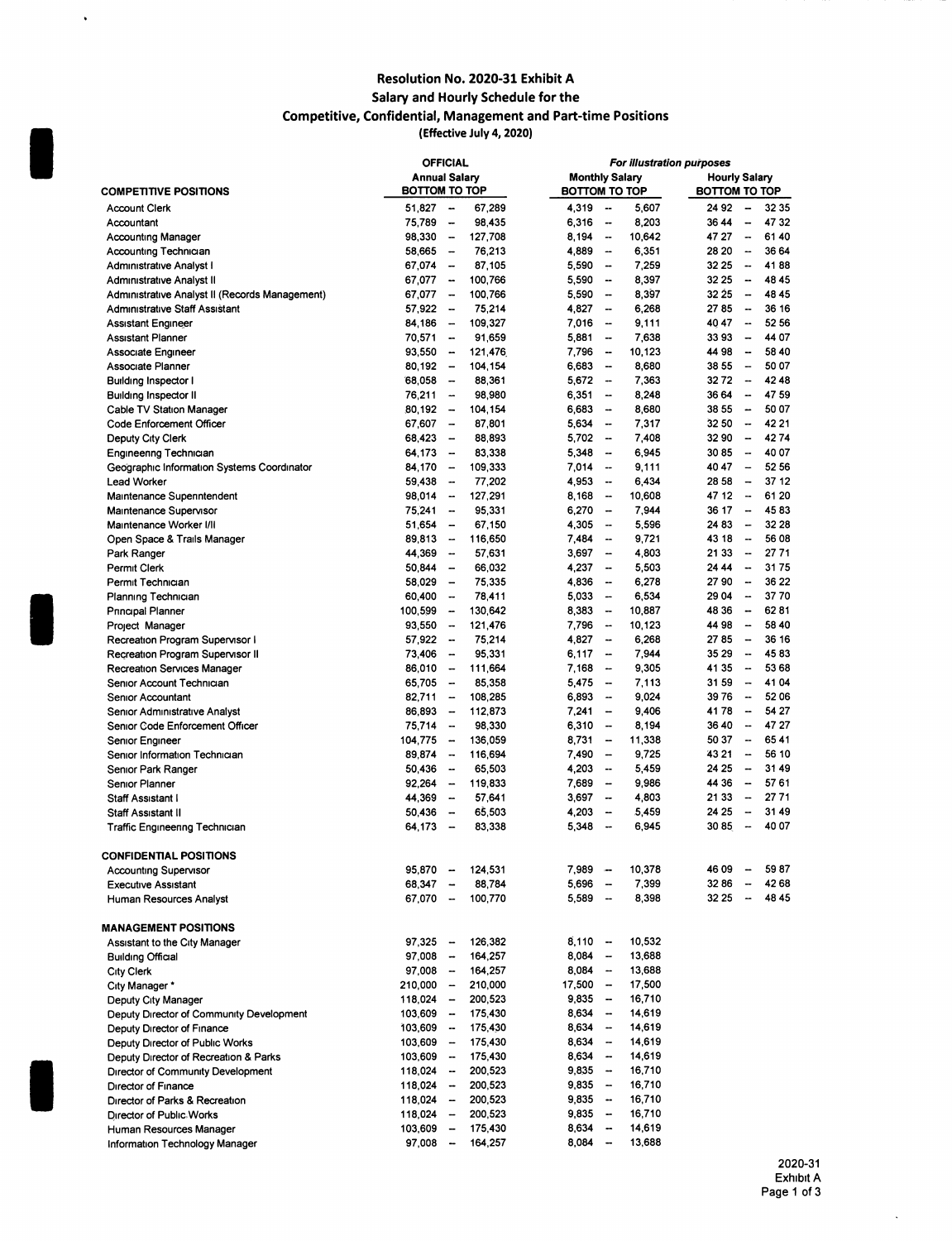## Resolution No. 2020-31 Exhibit A Salary and Hourly Schedule for the Competitive, Confidential, Management and Part- time Positions Effective July 4, 2020) Pnncipal Civil Engineer 13,688 -- 164, 257 8, 084 -- 13,688

I

I